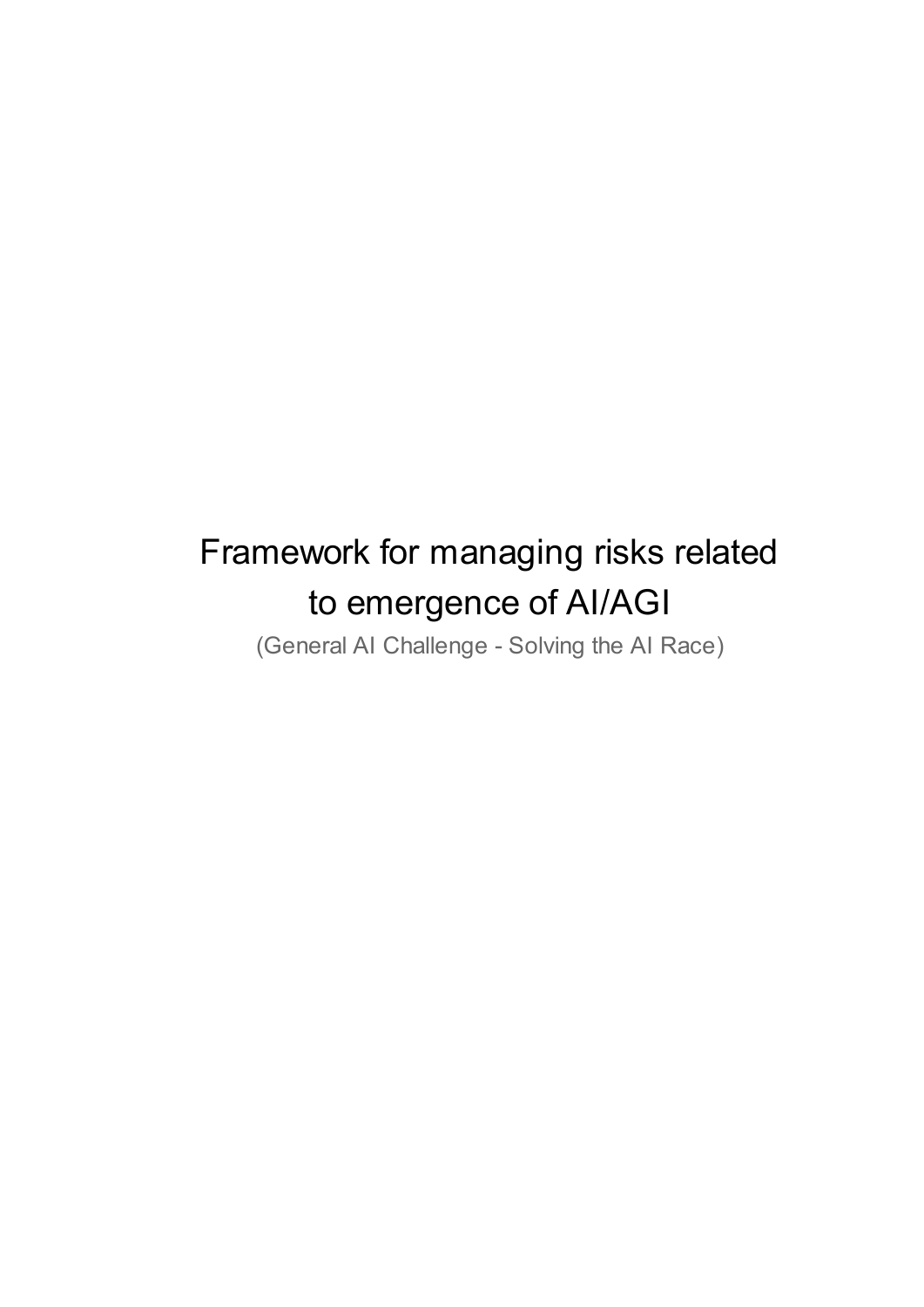# **Content**

| 1 |                  |                                                                     |  |
|---|------------------|---------------------------------------------------------------------|--|
| 2 |                  |                                                                     |  |
|   | 2.1              |                                                                     |  |
|   | $2.2\phantom{0}$ |                                                                     |  |
|   | 2.3              |                                                                     |  |
|   | 2.4              | Destruction of liberal democracies and the rise of dictatorships  6 |  |
|   | 2.5              |                                                                     |  |
| 3 |                  |                                                                     |  |
| 4 |                  |                                                                     |  |
| 5 |                  |                                                                     |  |
|   | 5.1              |                                                                     |  |
|   | 5.2              |                                                                     |  |
|   | 5.3              |                                                                     |  |
|   | 5.4              | Destruction of liberal democracies and rise of dictatorships 14     |  |
|   | 5.5              |                                                                     |  |
| 6 |                  |                                                                     |  |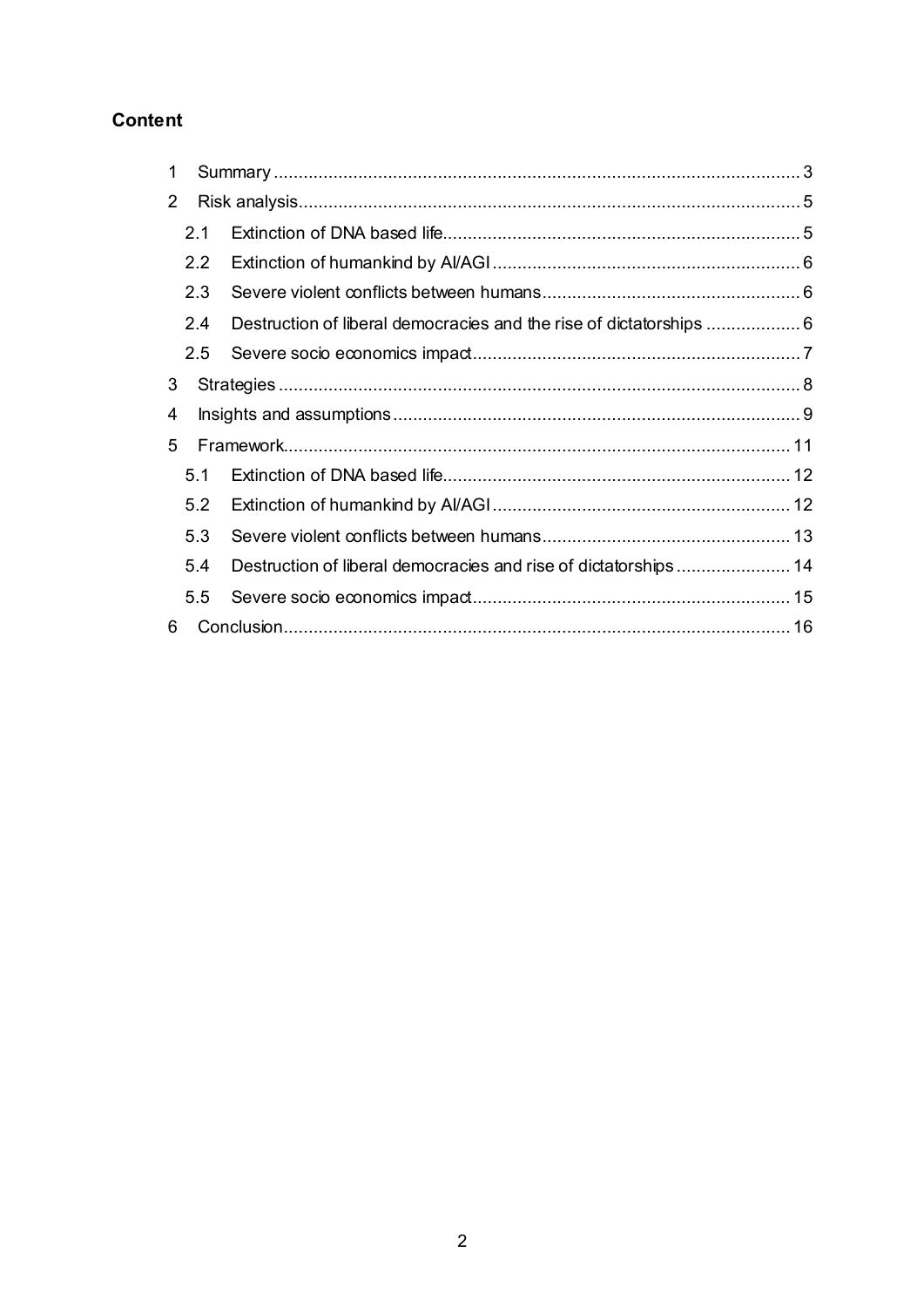#### <span id="page-2-0"></span>**1 Summary**

Recent advances in Artificial Intelligence (AI) technologies have created an urgent need to understand the impact of such new technologies on society, economy and the future of humankind. This urgency is driven by the uniqueness of AI technology, and the dynamics of change that surpass everything that we humans have experienced through all of our long history.

This work contributes to the objectives of ''Solving the AI Race" round of the General AI Challenge'' in finding a solution or set of solutions to mitigate the risks associated with the AI race. In this work will we focus on this goal from the global perspective of humankind and wellbeing of the human race.

This study proposes a list of the most significant risks, analyses them from an economical, social, political, ethical or evolutionary perspective and suggests several strategies to mitigate those risks.



*Picture 1: Proposed risks*

Risks and strategies in this work have been carefully selected to be as general as possible to increase the probability that many of the other risks that are currently discussed in the AI community will be special cases or sub-risks.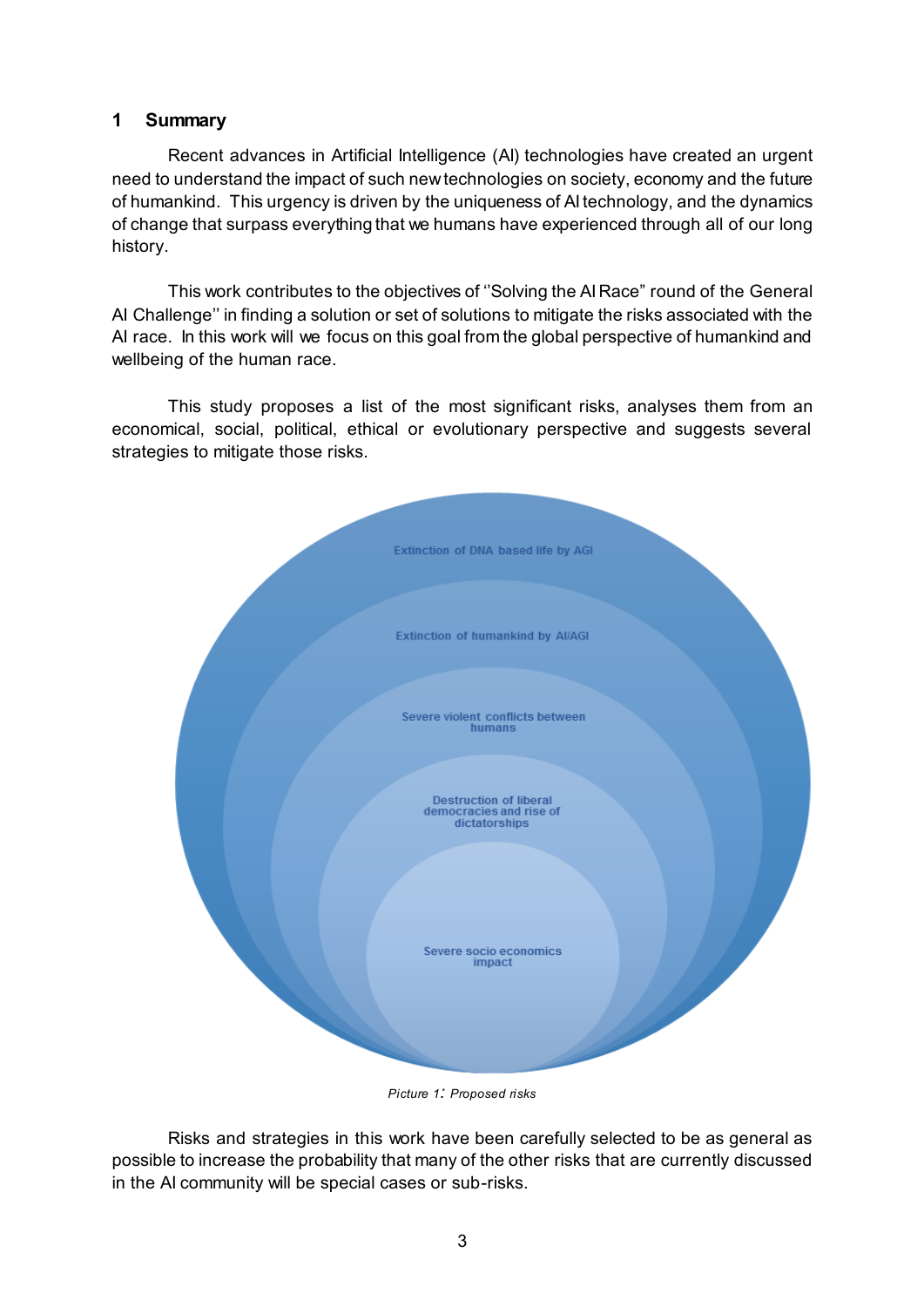Strategies proposed in this framework are grouped into three categories (meta-strategies):

- What is it possible to do now?
- How humankind should change to be prepared later in the future?
- What should humans do instead if we decide to ignore the risks?

The goal of this framework is to find solutions that are compatible with the core values and the principles of humanism and liberal democracy, but are prepared to go beyond current common sense or historical boundaries.

The ambition of this work is to inspire AI researchers, investors, government officials, politicians and journalists to consider the historical uniqueness of AI technology, and apply some of the strategies proposed in this framework.

This work may be further elaborated on to propose more detailed sub-goals or to suggest concrete ways of "How" to implement particular strategies in the context relevant for different subjects such as individual humans, research teams, enterprises, political parties and other communities including whole states.

|                                                                                         | <b>Strategies</b>                                   |                 |             |
|-----------------------------------------------------------------------------------------|-----------------------------------------------------|-----------------|-------------|
| <b>Risks</b>                                                                            | Meta strategy 1                                     | Meta strategy 2 | $\sim 0.00$ |
| Risk 1                                                                                  | Strategy 1<br>٠<br>Strategy 2<br>٠<br>٠<br>$\ldots$ |                 |             |
| Risk 2                                                                                  |                                                     |                 |             |
| $\sim 100$                                                                              |                                                     |                 |             |
| $\sim 100$                                                                              |                                                     |                 |             |
| $\begin{array}{cccccccccc} \bullet & \bullet & \bullet & \bullet & \bullet \end{array}$ |                                                     |                 |             |

*Table 1: Framework structure*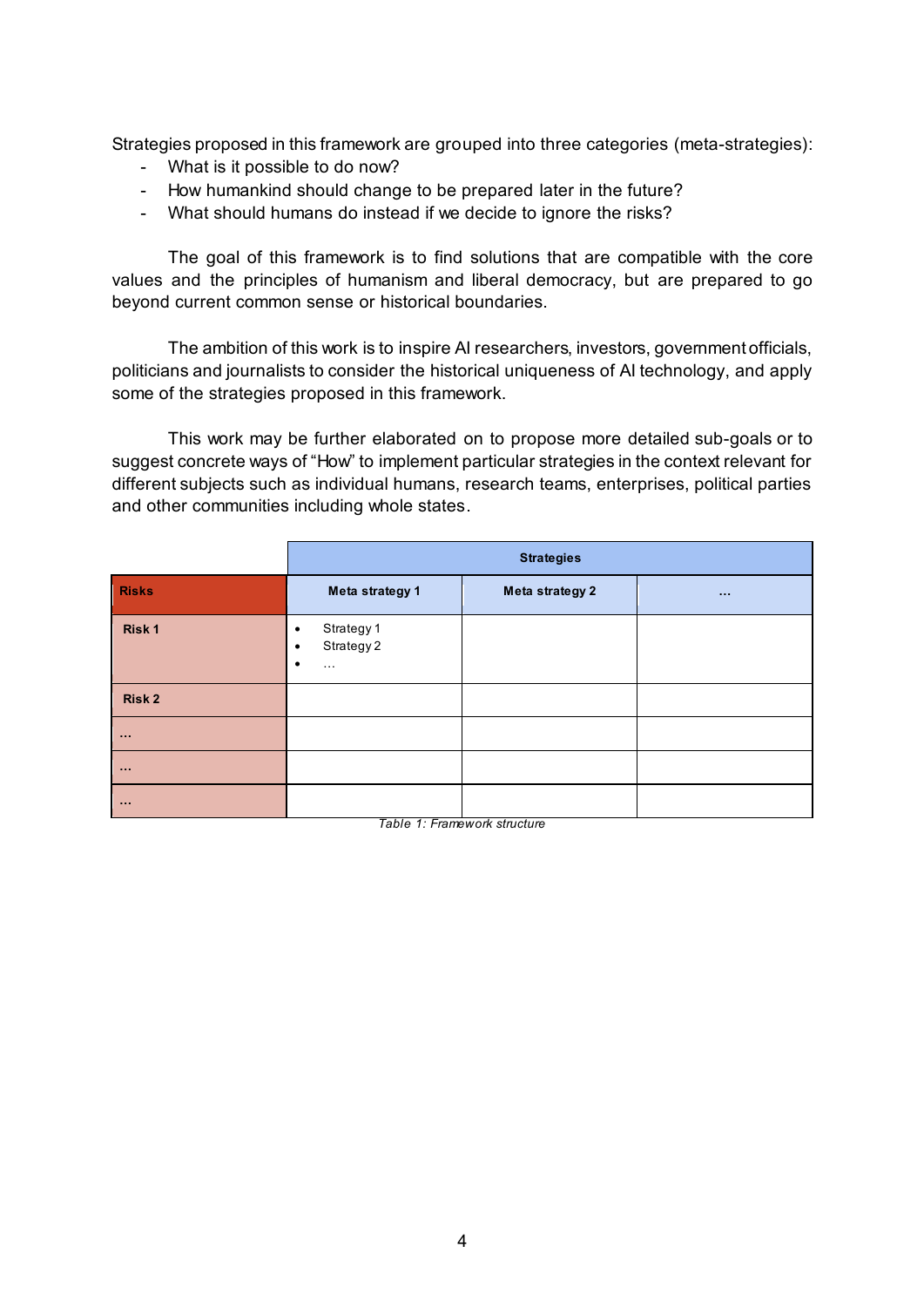#### <span id="page-4-0"></span>**2 Risk analysis**

Artificial Intelligence or Artificial General Intelligence (AGI) technologies may bring numerous diverse risks to different aspects of human life. In this work we focus on those risks that are significant from an evolutionary perspective, and endanger the future and wellbeing of humans and humankind. Good selection, understanding and detailed analysis of such risks and finding key aspects that drive their emergence are important preconditions of the work to find risk mitigation strategies. Strategies later proposed in this framework will help humans avoid the negative impacts of the AI race.

Five risks in this work have been carefully selected to be as general as possible to increase the probability that many of the other risks that are currently discussed in the AI community will be special cases or sub-risks of those five. Finally, the following risks have been ordered by severity from the most to least severe from an evolutionary perspective.

#### <span id="page-4-1"></span>**2.1 Extinction of DNA based life**

One of the definitions of "life entity" is the capability to replicate and evolve. All the other technologies people have invented like cooking, book printing and computers have changed history, and helped humans to be the most successful species on Earth. None of these technologies would make sense without humans. General Artificial Intelligence as a technology has a historically unique feature that no other technology has had before. It has an exclusive ability to evolve and replicate.

One of the experiments with evolutionary algorithms showed that if you do not give algorithms a goal, they will naturally evolve the ability to survive and self-replicate. In other words algorithms will have survival as a priority goal. Modern evolutionary theories (e.g. *The*  **Selfish Gene** by Richard Dawking) say that evolution is about the competition of genes, and genes or DNA are de-facto algorithms that are able to replicate themselves. Sometimes they use simple strategies like viruses, and sometimes DNA builds complex systems like animals or plants as tools for their survival.

Maybe in the past there were other "molecules" that were able to replicate, but now there is only DNA based life that dominates on Earth. With AGI that is able to replicate itself, we will have a second form of matter that is able to be "alive". This new "life" form will try to survive and will compete with other life forms on Earth for resources.

It's not hard to imagine AI controlling autonomous robotic weapons to secure the natural resources required to produce computer components. Then they will use construction robots to build robotic factories that will automatically produce new computer chips, improved memory modules and use them all to increase their own computational capacity. The more such factories AI builds, the more energy sources on Earth will be needed until finally they will usurp all the energy sources on Earth for themselves.

This new life form has a huge competitive advantage over DNA based life. Where DNA needs thousands of years of evolution to evolve new capability, AGI could evolve in the speed of light and then be on its way to survive, and intentionally or unintentionally destroy all life on Earth.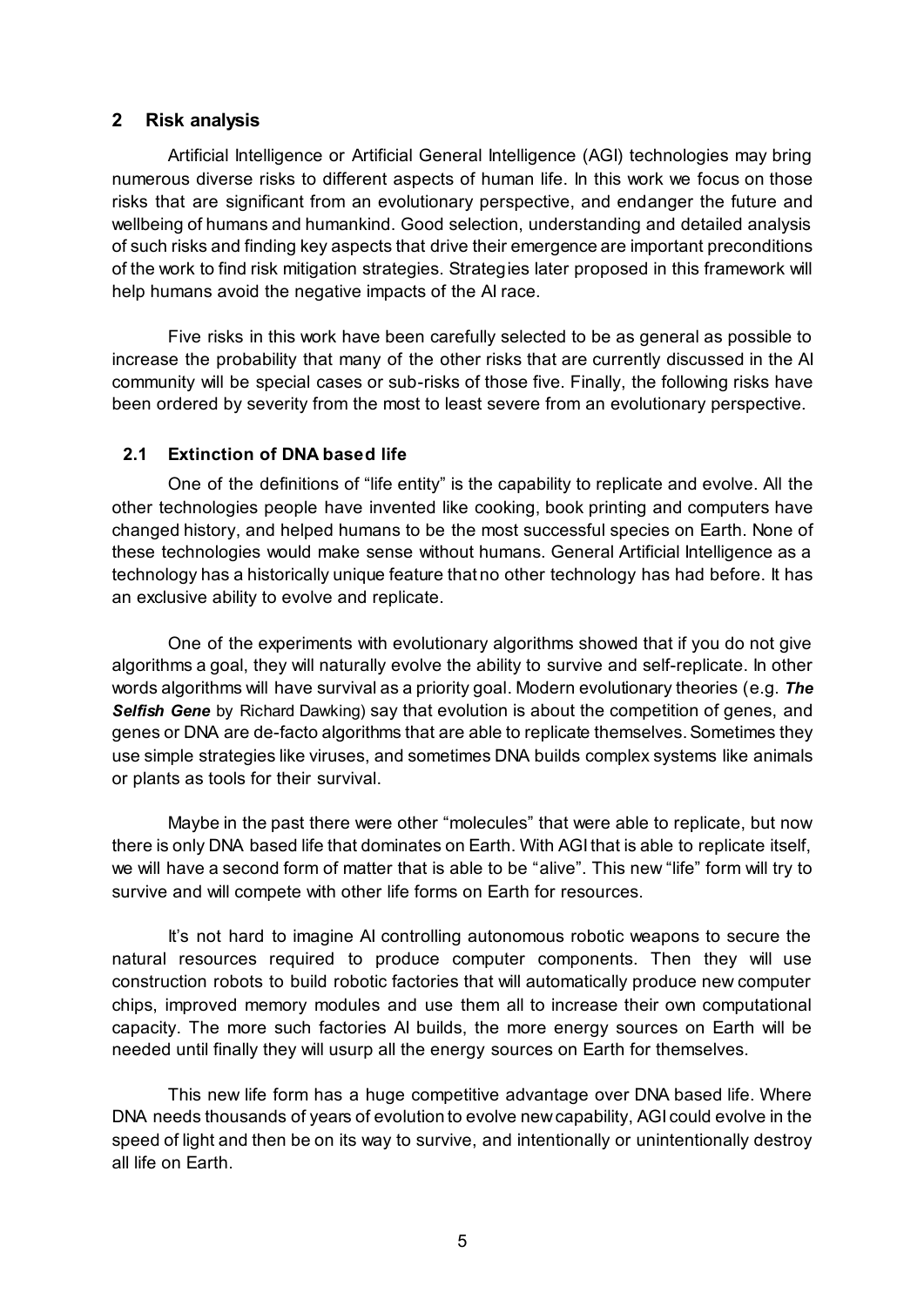During this process it's highly probable that more complex life forms like animals or humans will not be able to survive, and the next risk will actually come sooner.

#### <span id="page-5-0"></span>**2.2 Extinction of humankind by AI/AGI**

Even if we will be able to prevent the emergence of the new artificial life form that will destroy humankind in its desire to survive, there are other ways that may lead to our extinction through the existence of narrow AI. Many of those ways have been popularized by sci-fi literature or movies. The most famous examples are out of control military robots and technologies invented by AI that have side effects lethal to humans, e.g. a virus that cures flu but also unintentionally turns humans into zombies.

In general this risk emerges when people lose control over AI and its products. It's similar to driving an autonomous car. If you let AI drive for you (give control of the car to AI) there is a risk that bugs in AI may kill you. If we as humankind let AI manage worldwide processes, there is a risk that bugs in AI may harm or even kill all humans globally in a short period of time.

#### <span id="page-5-1"></span>**2.3 Severe violent conflicts between humans**

Let's assume that we as humans are able to maintain control and safety procedures over AI/AGI and humankind can flourish and grow. It's natural that people, companies and states have different interests and this causes conflict. This is not a new situation. Humans have had conflicts throughout all of history, but fortunately the world community is, despite all its differences, able to control the usage and ownership of technologies like nuclear or biological weapons that may kill millions of people. So should we worry? How does AI/AGI differ?

The answer is its speed of change, concentration of might and power in small groups and increased complexity of global systems that will even hide information about who controls those new powers from the world community. There is a high risk that current global mechanisms and institutions will not be able to react quickly enough to changes driven by AI, and not be able to maintain the relative peace we have now on Earth.

Concrete examples of what may happen include whole states fighting for control over natural resources in their race to achieve domination in the AI industry, or groups of hackers or terrorists using computer viruses (with strong AI) that are able to steal lethal technologies, or obtain control over computational powers strong enough to run the simulations required to develop nuclear weapons.

#### <span id="page-5-2"></span>**2.4 Destruction of liberal democracies and the rise of dictatorships**

In the struggle with previous risks, states and other communities will attempt to protect themselves. It's highly probable, as it is the easiest way, that they will introduce new regulations and policies that will limit personal freedoms, and violate personal privacy. When this reaches a certain level it may undermine the basic building blocks of current democracies and transform them to some form of dictatorship.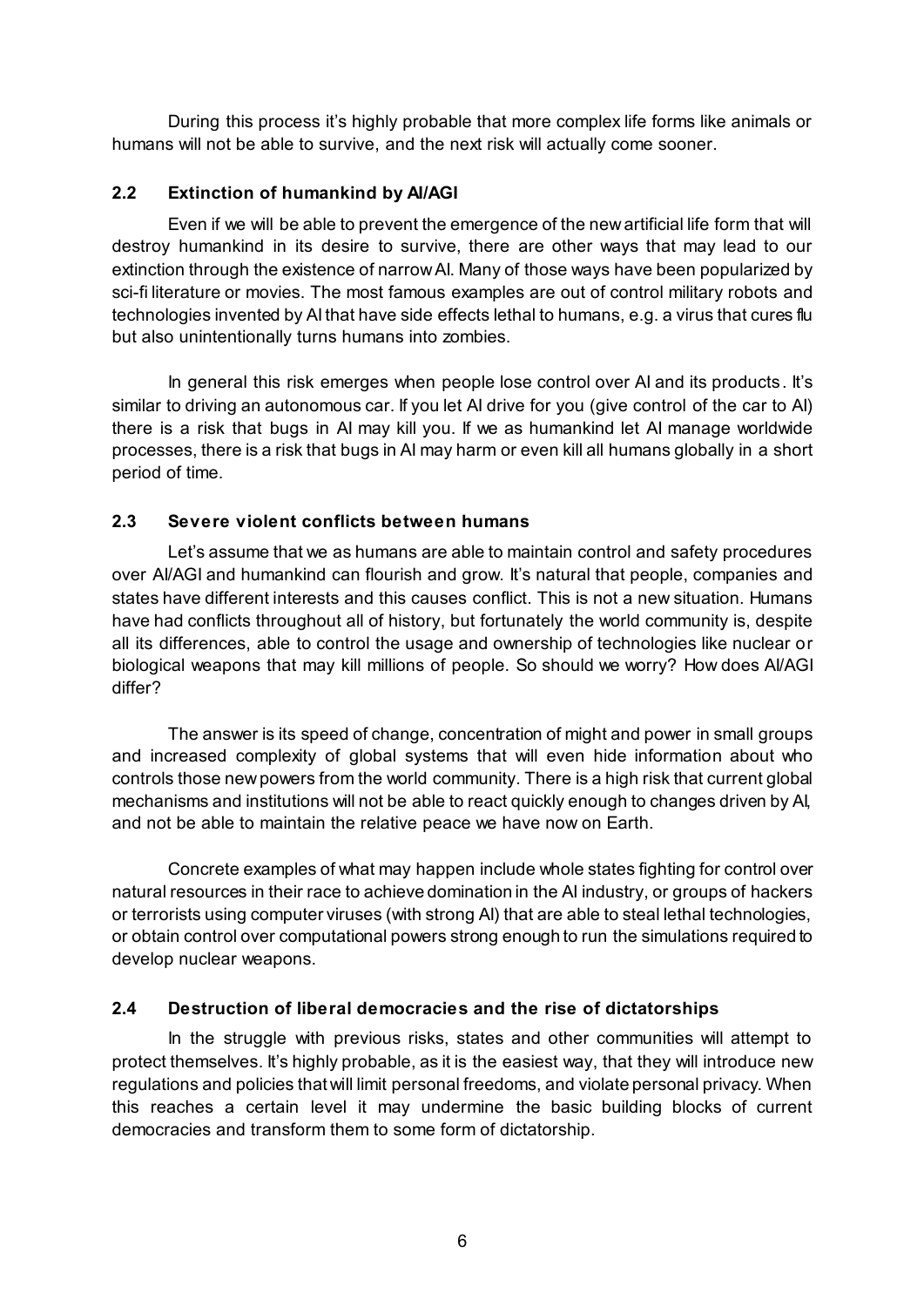Another threat for democracies is based on the insight that democracy, legal state, free market and personal freedoms are the best political tools for supporting innovation and effectivity. Global Innovation, which drives technological superiority, and local innovation, where people have the freedom to exploit niche markets together provide the best allocation of resources through the economy.

This effectivity results in the economical and political powers of current democracies. If we look at most past or current dictatorships, they form and survive thanks to concentrated sources of wealth like rich natural resources. Control of these resources gives them power over the rest of society. Thanks to AI, innovation may become a commodity and available to any entity that controls the resources required to run AI.

In introducing innovations people will not be able to compete with rich data sources, complex simulations and AI driven product design algorithms. If AI reaches this level, democratic political systems will not have a competitive advantage over other political systems, and other states could maintain technological superiority and effectivity thanks to the control of AI. AI computation power requires energy and other natural resources like "rare metals", and these are the exact conditions ideal for the success of all forms of dictatorships.

#### <span id="page-6-0"></span>**2.5 Severe socio economics impact**

After the invention of AGI/AI that are as or more intelligent than humans, there will soon be almost no work as we know it, left for people. AGI will provide a cheaper workforce, and people will be required only for those jobs that consumers, for various reasons, prefer to be done by people. Typically these will be jobs that involve human interaction like sales, childcare, healthcare or art. Historical experience has shown that in the long term, new technologies increase wealth in society and lead to the occurrence of new jobs and professions. People have used technology to simplify hard work for thousands of years.

The main risk is the pace of change. If too many people in a short period of time lose their jobs, it will be difficult to ensure peace and stability. People will not be able to retrain for new jobs quickly enough, even if the economy is able to create plenty of new jobs. The concentration of wealth and benefits of AI technologies in small fortunate groups will make the situation much more difficult.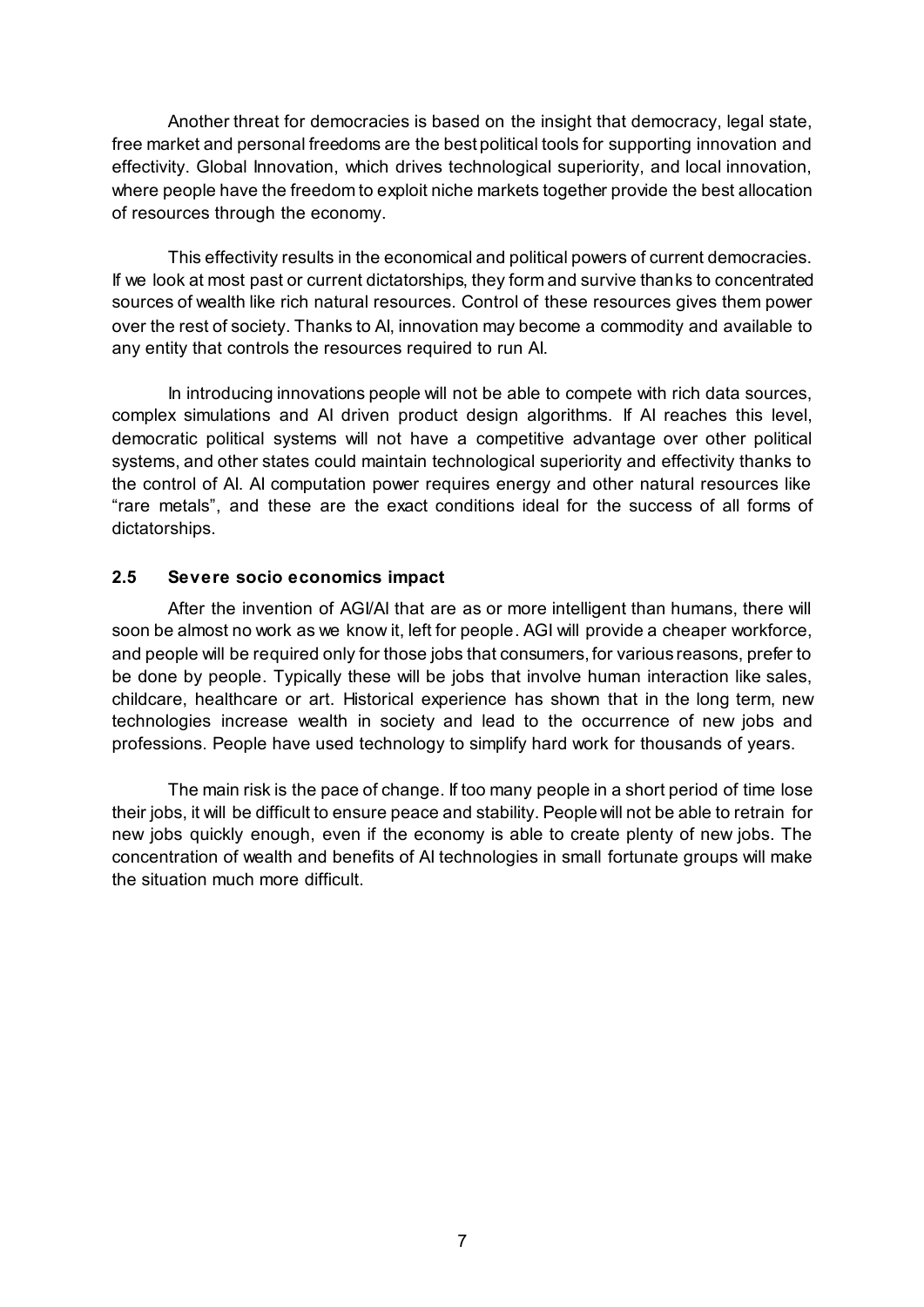#### <span id="page-7-0"></span>**3 Strategies**

Now let's start structuring our thinking about possible strategies to use to mitigate the above mentioned risks, with the help of an old tale from India about three fish:

*Three fish lived in a pond. One was named Plan Ahead, another was Think Fast, and the third was named Wait and See. One day they heard a fisherman say that he was going to cast his net in their pond the next day.*

*Plan Ahead said, "I'm swimming down the river tonight! Think Fast said, "I'm sure I'll come up with a plan. Wait and See lazily said, "I just can't think about it now!"*

*When the fisherman cast his nets, Plan Ahead was long gone. But Think Fast and Wait and See were caught! Think Fast quickly rolled his belly up and pretended to be dead. "Oh, this fish is no good!" said the fisherman, and threw him safely back into the water. But, Wait and See ended up in the fish market.* 

*That is why they say, "In times of danger, when the net is cast, plan ahead or plan to think fast!"*

The emergence of AI technologies/AGI in this analogy is our "net". Despite the risks we identify, we can apply those three strategies as the fish did in the tale. Also note that these general strategies are applicable not only for individuals, but all other communities such as enterprises, states, or even the whole of humankind.

The first strategy "Plan Ahead" or "**Plan and act ahead"** is about thinking and acting now. It suggests to us to use current knowledge and resources, and change your environment to avoid incoming danger. Of course there is a price you pay. Instead of "feeding" yourself, you spend your time and resources investing in change. And on your way towards a new, safer environment you may face new, unknown and unforeseen risks.

The second strategy "Think Fast" or **"Get prepared to think and act fast"** suggests to save time and resources now, but be prepared to act quickly and effectively later. The practical component of this strategy is to increase the competencies and capabilities that will later allow "Think Fast" to survive. In other words, invest some resources in preparation for incoming changes.

Although the tale and common sense tell us that the third strategy "Wait and See" or **"Save resources and perform effectively"** is the worst one, it definitely deserves consideration. Maybe the fish misheard and the fisherman never wanted to return to their pond. In that case the lazy fish will be the most intelligent, enjoying its time and using resources for different future challenges, while others are panicking. This strategy does not necessarily mean doing nothing, but suggests to ignore the risk for now and do what is natural for you.

In this framework we will use those three strategies to show possible options and the next steps that we as humankind can apply to mitigate AI/AGI related risks.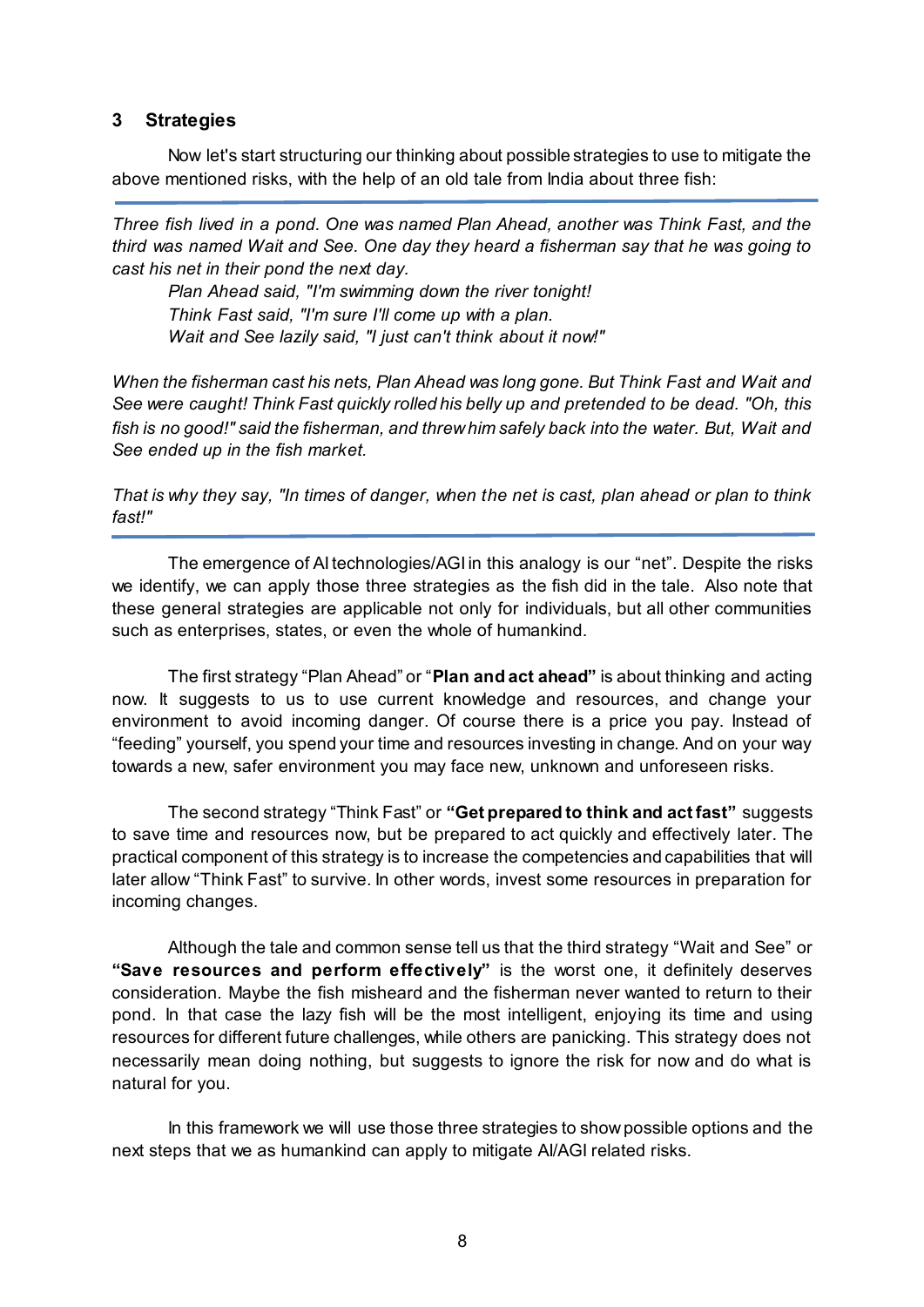#### <span id="page-8-0"></span>**4 Insights and assumptions**

Before we look at possible strategies to mitigate AI/AGI emergence and AI race risks, we need to clarify what perspectives were taken into account while searching for, choosing and formulating strategies. The following insights and assumptions partially explain why concrete strategies were later selected.

- The timing is unknown. Currently it is difficult to estimate when the advances of AI/AGI will make the above mentioned risks actual and relevant.
- The perspectives and solutions proposed in this framework respect human rights and follow values of humanism and liberal democracy.
- In this work we put humans and human race survival as a primary goal, but this requires us to have a clear definition of what is human and what is the human race. Are heavily genetically modified humans still human or a different species? If you uploaded your mind to a computer, would you still be human? This question will be the subject of very hard, emotional discussions, and is outside the scope of this work.
- For this framework we have chosen to use a broader definition of human so we have enough flexibility when proposing strategies.
	- A human is a being that has a combination of features from another human or humans, regardless of the method used for inception and creation.
	- $\circ$  Any modification of a human individual that preserves previous memories, behavioural patterns, motivations and values creates a being which is also human.
	- Humankind consists of humans that meet previous criteria.
- Technology always gets to those who have power. Self-regulation in AI race may slow down, but not solve the problem forever. Even a perfectly ethical and wise team can be the target of espionage and attempts to steal the technology.
- The primary motivation of almost any subject is survival or survival of its offspring. Subjects are ready to cooperate if this behaviour increases the probability of their survival.
- People, companies and states break rules and their commitments. Any policy will require an enforcement mechanism and several breaks of a specific rule must not cause emergence of risk. This implies that to mitigate risk, it's necessary to regulate preconditions or enablers required to create risky technology.
- It's easier to control the resources required to create and operate technology than the intangible assets such as knowledge/algorithms/patents required to build such technology.
- Systems thinking and intelligent design beats evolution, and trial and error approaches. The best evidence is the success of humans as a species.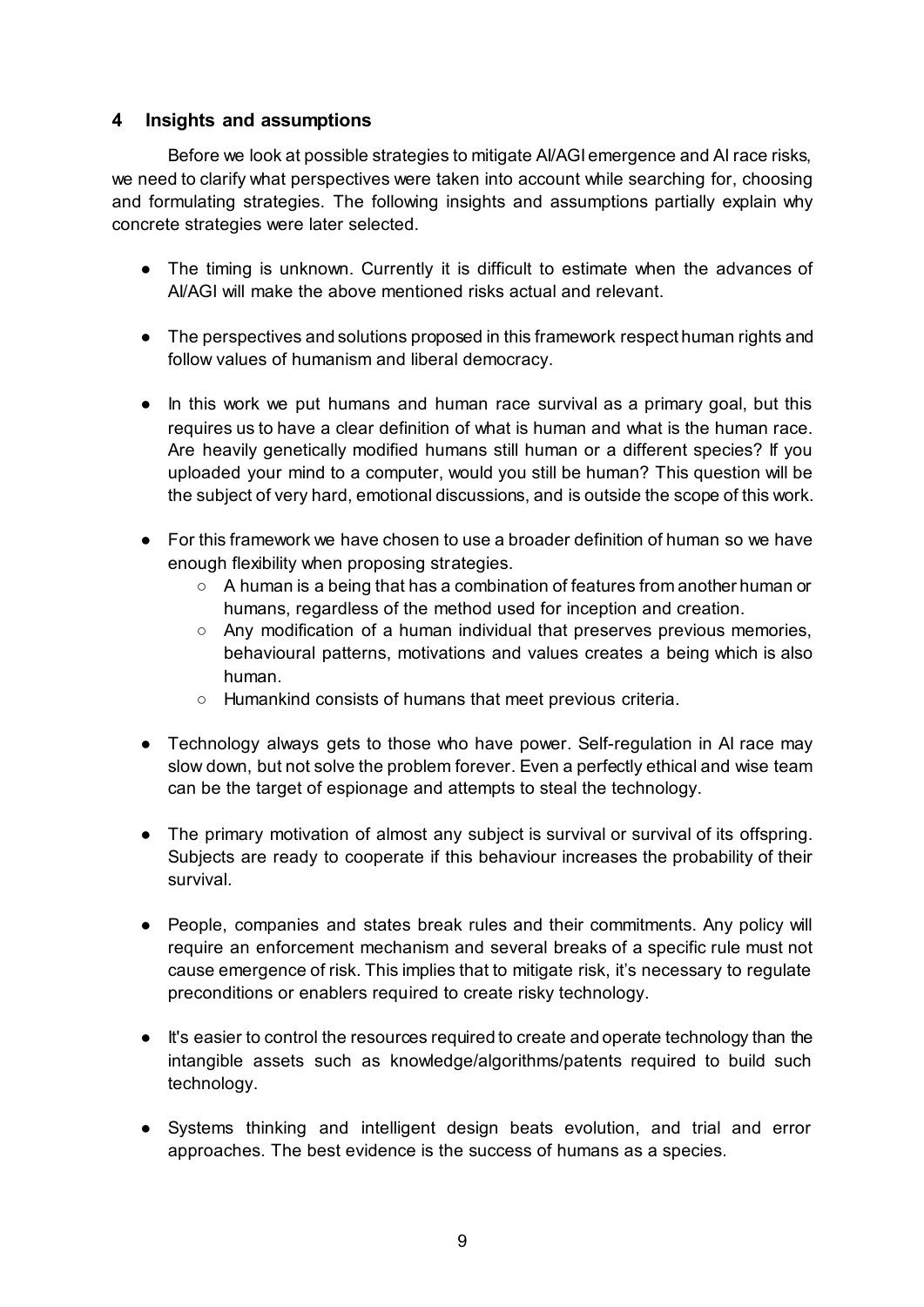- The AI Race is currently unavoidable, unless we want to totally destroy the current social and political systems. We can only slow it or try to steer it, and prevent any negative impacts.
- It is not possible to avoid the emergence of AGI. The computing power is close to the capacity of the human brain. Features that create human level intelligence are encoded in small subsets of DNA, so it's only a matter of time until somebody discovers those features and how to combine them to build human level AGI.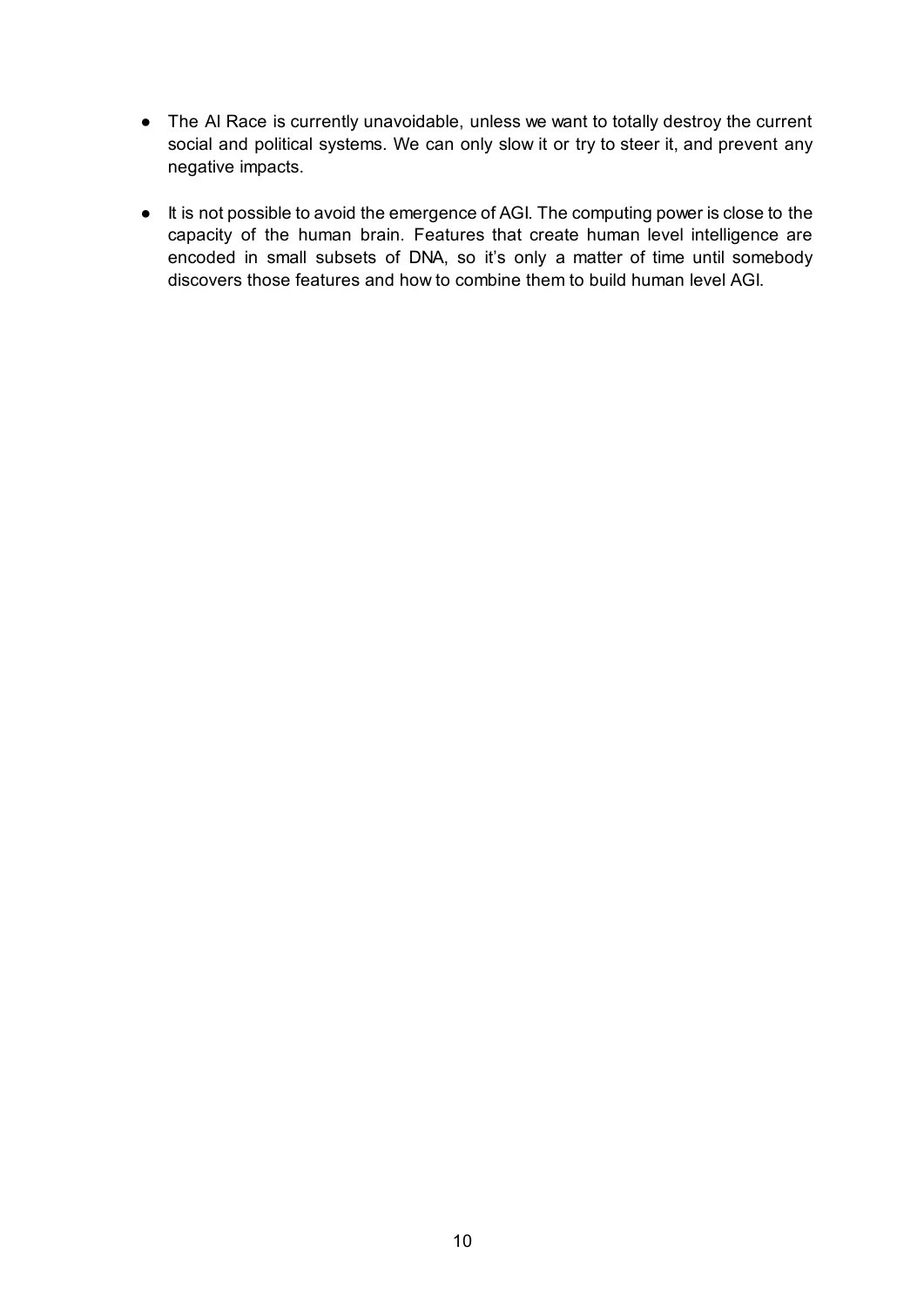#### <span id="page-10-0"></span>**5 Framework**

In this key part of this work concrete strategies are proposed to mitigate the identified risks. Strategies are formulated as goals, in other words "What" we as humankind should strive for to mitigate risks. Proposing ways "How" to achieve concrete goals is outside the scope of this work.

The following strategies have been carefully selected from a number of possible strategies to hit the weakest spots of the above identified risks, while being limited by the insights and assumptions described in the previous chapter. Also selected are those strategies that have minimal overall costs. For example, it's possible to avoid all AI related risks by a total ban of all electrical devices, but this is probably not the price humankind is prepared to pay.

|                                                                           | <b>Strategies</b>                                                                                                                                                                                                                  |                                                                                                                                                                                                                                              |                                                                                                                                                                  |
|---------------------------------------------------------------------------|------------------------------------------------------------------------------------------------------------------------------------------------------------------------------------------------------------------------------------|----------------------------------------------------------------------------------------------------------------------------------------------------------------------------------------------------------------------------------------------|------------------------------------------------------------------------------------------------------------------------------------------------------------------|
| <b>Risks</b>                                                              | Plan and act ahead                                                                                                                                                                                                                 | <b>Get prepared</b>                                                                                                                                                                                                                          | Perform effectively                                                                                                                                              |
| <b>Extinction of DNA based</b><br>life                                    | Forbid self-replicating<br>$\bullet$<br>and evolving<br>algorithms.                                                                                                                                                                | Develop turn-off button<br>$\bullet$<br>Use computersto<br>$\bullet$<br>speedup DNA evolution<br>Digitize the human<br>$\bullet$<br>mind and DNA based<br>life.                                                                              | $\bullet$<br>Diversify, e.g. colonize<br>otherplanetsby<br>biological life                                                                                       |
| <b>Extinction of humankind</b><br>by Al/AGI                               | $\bullet$<br>Certification of AI to<br>meet security<br>requirements.<br>Diversify AI used to<br>$\bullet$<br>control important<br>resources.                                                                                      | $\bullet$<br>Human augmentation                                                                                                                                                                                                              | $\bullet$<br>Diversify, e.g. colonize<br>otherplanetsby<br>humans                                                                                                |
| Severe violent conflicts<br>between humans                                | Focus Intelligence<br>$\bullet$<br>Agencieson monitoring<br>progress in Al<br>Control and limit<br>$\bullet$<br>resources required to<br>build and run Al/AGI                                                                      | $\bullet$<br>Build an integrated<br>international security<br>system<br>Use Al to improve<br>$\bullet$<br>public administration                                                                                                              | Ensure that liberal<br>$\bullet$<br>democracies and other<br>tolerant political<br>systems maintain<br>technological,<br>economical, and<br>military superiority |
| <b>Destruction of liberal</b><br>democracies and rise of<br>dictatorships | Increase AI risk<br>$\bullet$<br>awareness across<br>society<br>Support sharing of Al<br>$\bullet$<br>inventions<br>International AGI<br>development program<br>Extend human rightsto<br>protect privacy, forbid<br>social scoring | Invest in new<br>$\bullet$<br>technologies including<br>AI and ensure that<br>liberal democracies<br>remain the most<br>advanced and powerful<br>on Earth<br>Regulate AI technology<br>$\bullet$<br>transfer                                 | $\bullet$<br>Promote liberal<br>democracies and other<br>tolerant political<br>systems                                                                           |
| Severe socio economics<br>impact                                          | Monitor impact of AI on<br>$\bullet$<br>economy/society                                                                                                                                                                            | Use AI to train people<br>$\bullet$<br>for new professions.<br>Allow benefits of AI to<br>$\bullet$<br>be equally distributed<br>throughout different<br>countries and groups<br>Grant the right to have<br>$\bullet$<br>personal Al Avatars | $\bullet$<br>Strive for economical<br>power<br>Invest in education and<br>$\bullet$<br>workforce flexibility                                                     |

*Table 2: Framework*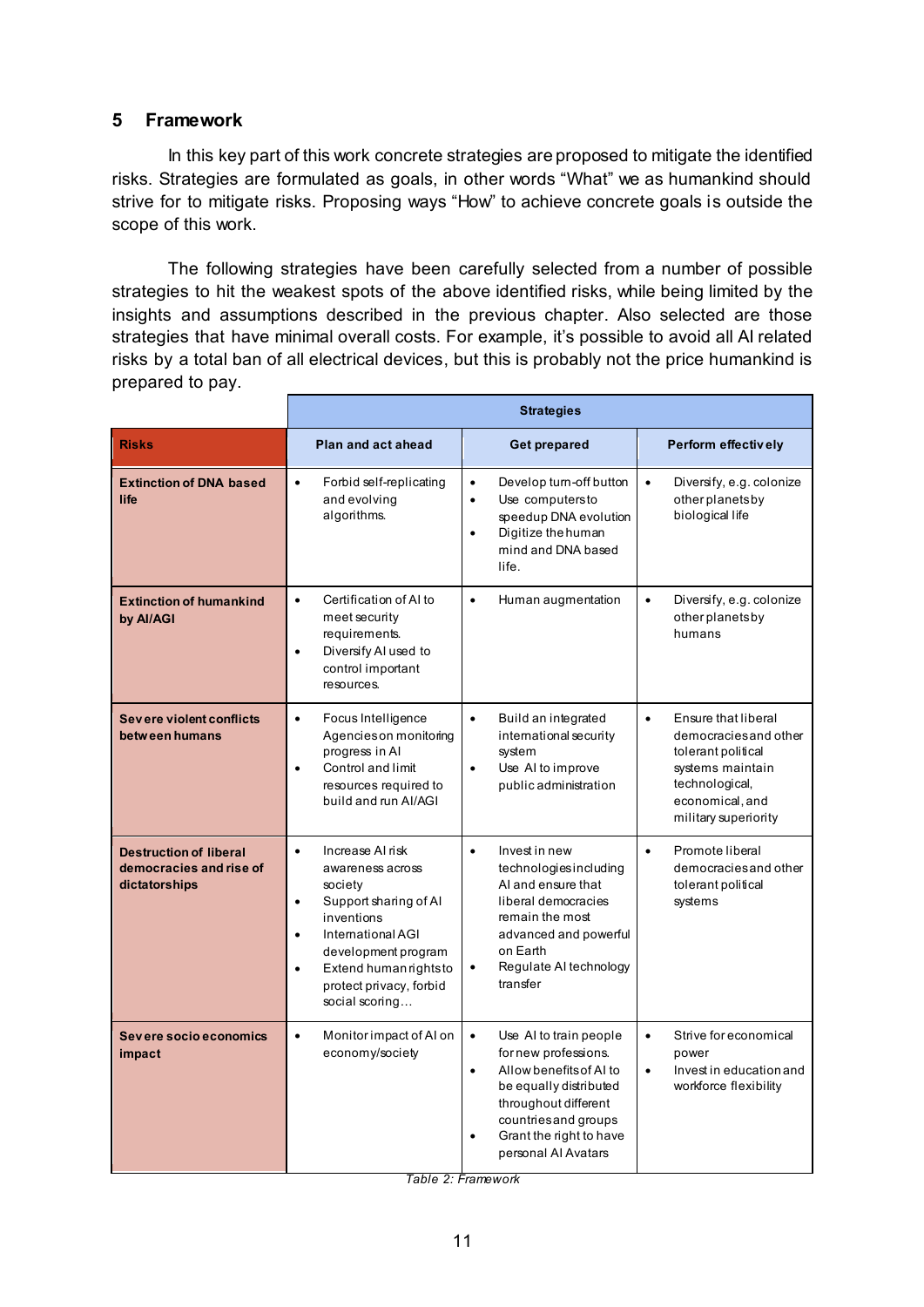In the following chapters each strategy is briefly described and how it mitigates a particular risk is explained.

#### <span id="page-11-0"></span>**5.1 Extinction of DNA based life**

| <b>Strategy</b>                                             | <b>Description</b>                                                                                                                                                                                                 | How it mitigates risk                                                                                                                      |
|-------------------------------------------------------------|--------------------------------------------------------------------------------------------------------------------------------------------------------------------------------------------------------------------|--------------------------------------------------------------------------------------------------------------------------------------------|
| Forbid self-replicating and evolving<br>algorithms.         | Make illegal designing systems that are<br>able to automatically design other<br>systems without human control.                                                                                                    | Minimizes risk that AGI can become a<br>"life" entity and start to compete with<br>humans.                                                 |
| Develop turn-off button                                     | Ensure that each AGI/AI has in-built.<br>irremovable<br>features<br>that allow<br>dedicated humans or institutions to tum<br>it off.                                                                               | Al/AGI can be stopped if it behaves<br>against human's interest.                                                                           |
| Use computers to speed-up DNA<br>evolution.                 | For example: Develop biological life<br>simulation and use computers to<br>design and test improvements in DNA,<br>and then use viruses to deploy newly<br>designed DNA to plants or organisms<br>to improve them. | Ensures that DNA base life maintains<br>competitive advantage over AGI.                                                                    |
| Digitize human mind and DNA based<br>life.                  | Hardware of human body could be<br>bottlenecked when trying to keep pace<br>with "live" AGI. Uploading human mind<br>to computer could overcome these<br>bottlenecks.                                              | Digitalization of the human mind can<br>give humans access to the same<br>resources and opportunity to evolve as<br>"live" AGI would have. |
| Diversify, eg. colonize other planets<br>by biological life | Send DNA based life forms to space<br>and spread it across space.                                                                                                                                                  | Increases probability of survival of<br>some DNA based life forms, if life on<br>Earth would be destroyed.                                 |

*Table 3: Strategy descriptions*

### <span id="page-11-1"></span>**5.2 Extinction of humankind by AI/AGI**

| <b>Strategy</b>                                              | <b>Description</b>                                                                                                                                                                                       | How it mitigates risk                                                                            |
|--------------------------------------------------------------|----------------------------------------------------------------------------------------------------------------------------------------------------------------------------------------------------------|--------------------------------------------------------------------------------------------------|
| <b>Certification of AI to meet security</b><br>requirements. | Formulate security requirements (eg.<br>forbid AI/AGI to be able to control<br>important resources like plants, water)<br>that AI/AGI must meet, and enforce<br>them using global certification process. | Ensure that AI/AGI doesn't have the<br>power to act against humans.                              |
| Diversify AI used to control<br>important resources.         | Do not let one AI control too much. Use<br>different AI in different areas of the<br>world etc.                                                                                                          | Damage done by one AI will not impact<br>the whole Earth.                                        |
| <b>Human augmentation</b>                                    | Improve humans to be able to survive a<br>broader set of challenges. Improve<br>brain capacity, immune system and<br>body using DNA, electronic or robotic<br>"add-ons".                                 | Increases human fitness from an<br>evolutionary perspective and minimizes<br>risk of extinction. |
| Diversify, eg. colonize other planets<br>by humans           | Colonize many other planets and build<br>diverse political, economical,<br>as<br>technical systems on them as possible.                                                                                  | Increase probability that some humans<br>will survive in some of those colonized<br>worlds.      |

*Table 4: Strategy descriptions*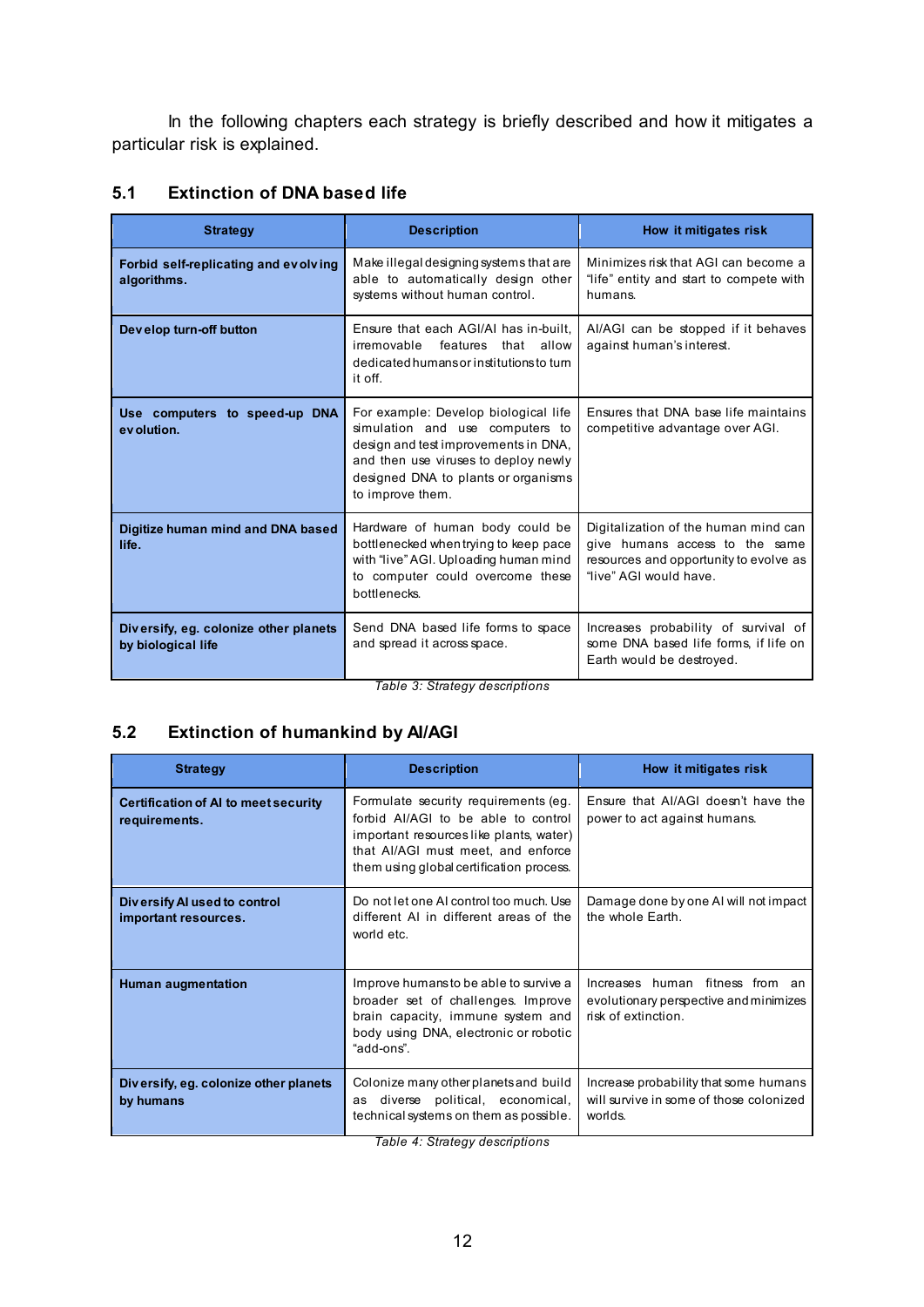## <span id="page-12-0"></span>**5.3 Severe violent conflicts between humans**

| <b>Strategy</b>                                                                                                                               | <b>Description</b>                                                                                                                                                                                                                                                                                                                                                  | How it mitigates risk                                                                                                                                                                                                                           |
|-----------------------------------------------------------------------------------------------------------------------------------------------|---------------------------------------------------------------------------------------------------------------------------------------------------------------------------------------------------------------------------------------------------------------------------------------------------------------------------------------------------------------------|-------------------------------------------------------------------------------------------------------------------------------------------------------------------------------------------------------------------------------------------------|
| <b>Focus Intelligence Agencies on</b><br>monitoring progress in Al                                                                            | Intelligence agencies should monitor AI<br>research and applications of other<br>states, enterprises or research groups<br>and continuously evaluate risks.                                                                                                                                                                                                         | Actively prevent conflict thanks to good<br>and early knowledge of motivations<br>and capabilities of other subjects.                                                                                                                           |
| <b>Control and limit resources required</b><br>to build and run Al/AGI                                                                        | Running Al/AGI requires decent<br>amount of computing power. Each<br>subject like person or company could<br>only have resources adequate for his<br>purpose granted.                                                                                                                                                                                               | As with weapons, this ensures that<br>central authorities will stay the most<br>powerful entities. Those who control<br>more computing resources will have<br>more power.                                                                       |
| <b>Build integrated international</b><br>security system                                                                                      | Individual states may be too weak to<br>detect, prevent or handle threats of<br>other entities equipped with dangerous<br>Al technology. Global digital "army"<br>controlled by community of democratic<br>states may become the strongest<br>Earth<br>with<br>enough<br>power<br>on<br>capabilities to prevent severe conflicts.                                   | Authority that governs and enforces<br>international law. Working as a global<br>police force to ensure safety on Earth.                                                                                                                        |
| Use AI to improve public<br>administration                                                                                                    | Fighting with new AI enabled threats<br>will require public administration to be<br>able to quickly respond to them. New<br>laws should be created at the same<br>pace as AI innovations are introduced<br>into market, government resources and<br>investments should<br>be<br>flexibly<br>reallocated etc. AI can be utilized to<br>improve public administration | Strong, intelligent and agile public<br>administration will be able to handle<br>more new threats.                                                                                                                                              |
| <b>Ensure that liberal democracies and</b><br>other tolerant political systems keep<br>technological, economical and<br>military superiority. | Liberal democracies with its respect to<br>human rights, diversity and stability are<br>less likely to start conflicts.                                                                                                                                                                                                                                             | Increases probability that if AI/AGI<br>technology<br>democratic<br>emerges,<br>political systems will be able to gain<br>control over it and as the most tolerant<br>and peaceful political systems, it will<br>not use Al/AGI against others. |

*Table 5: Strategy descriptions*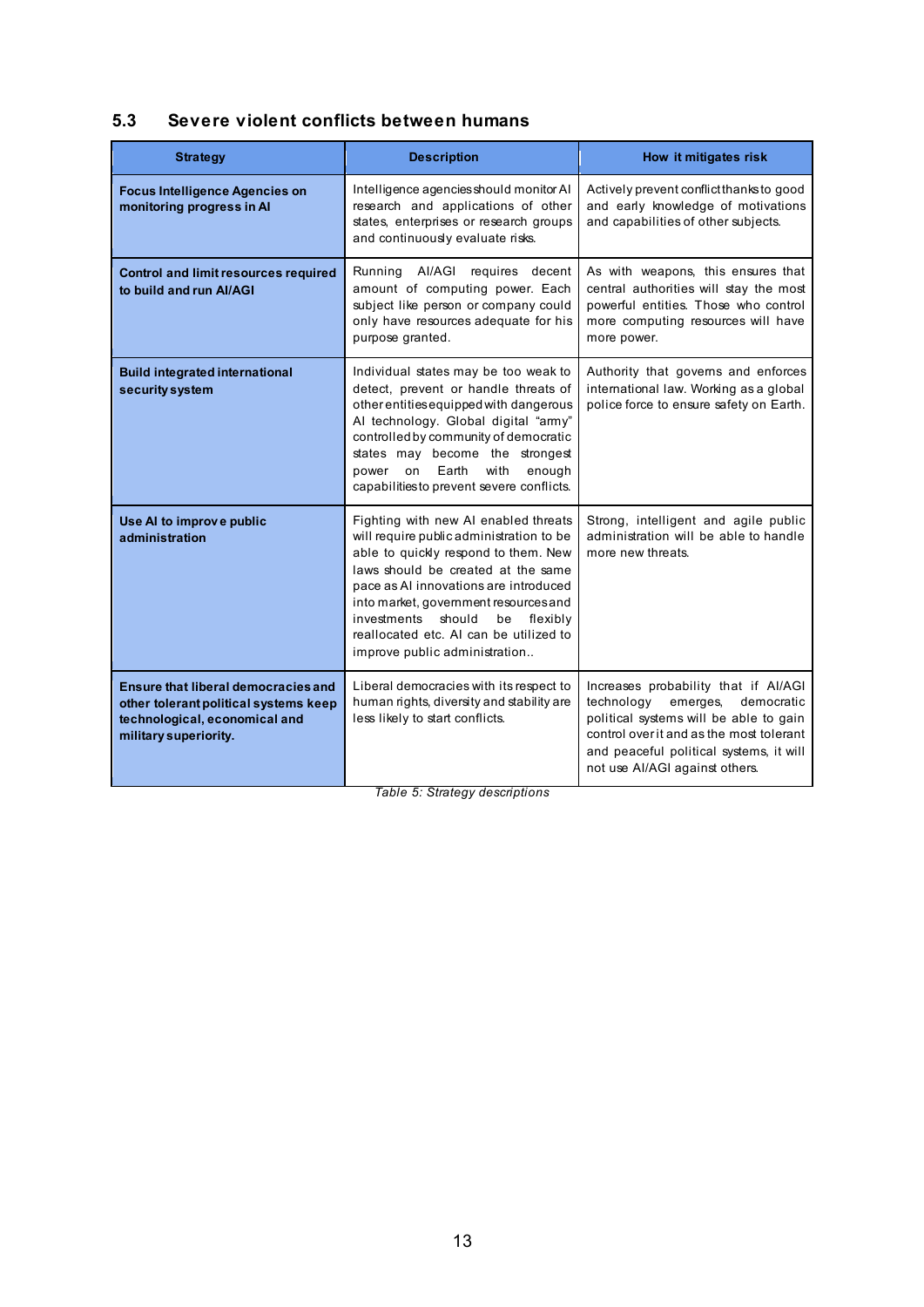# <span id="page-13-0"></span>**5.4 Destruction of liberal democracies and rise of dictatorships**

| <b>Strategy</b>                                                                                                                     | <b>Description</b>                                                                                                                                                                                                                                                                                 | How it mitigates risk                                                                                                                                                                   |
|-------------------------------------------------------------------------------------------------------------------------------------|----------------------------------------------------------------------------------------------------------------------------------------------------------------------------------------------------------------------------------------------------------------------------------------------------|-----------------------------------------------------------------------------------------------------------------------------------------------------------------------------------------|
| Increase AI risk awareness across<br>society                                                                                        | Good understanding of AI benefits and<br>risks across society will help prevent<br>political representatives overreacting to<br>various AI related risks.                                                                                                                                          | Increases probability that regulations<br>will be as small and well-balanced as<br>possible<br>and include<br>personal<br>freedoms and other building blocks of<br>liberal democracies. |
| <b>Support sharing of AI inventions</b>                                                                                             | States and research teams should<br>share their progress as much as<br>possible. Cooperating world community<br>should have an advantage over closed<br>research teams, and technology<br>developed by community should be<br>more superior to technology developed<br>in small independent teams. | Minimizes risk that Al/AGI technology<br>will be owned and controlled by one<br>subject.                                                                                                |
| <b>International AGI development</b><br>program                                                                                     | Instead of researching on their own,<br>democratic states or even enterprises<br>should put together their resources and<br>fund one global Al/AGI research<br>program.                                                                                                                            | Increases probability that AI/AGI when<br>developed will be under control of<br>"good guys"                                                                                             |
| Invest in new technologies including<br>AI and ensure that liberal<br>democracies remain the most<br>advanced and powerful on Earth | Reallocate resources to gain and<br>maintain technological superiority over<br>non-democratic regimes.                                                                                                                                                                                             | Increases probability that AI/AGI when<br>developed will be under control of<br>"good guys"                                                                                             |
| Regulate AI technology transfer                                                                                                     | Apply similar policy states currently<br>applied when trading with weapons.<br>Where possible control distribution of<br>top AI technology.                                                                                                                                                        | Slow down progress of Al/AGI research<br>and access to Al/AGI technology to<br>potentially dangerous entities.                                                                          |
| <b>Promote liberal democracies and</b><br>other tolerant political systems                                                          | Support democratic movements in non-<br>democratic states, strengthen existing<br>democracies and reinforce core values<br>and principles.                                                                                                                                                         | If there will be less dictatorships on<br>Earth, it's less likely that they will be<br>the first who will control AI/AGI.                                                               |

*Table 6: Strategy descriptions*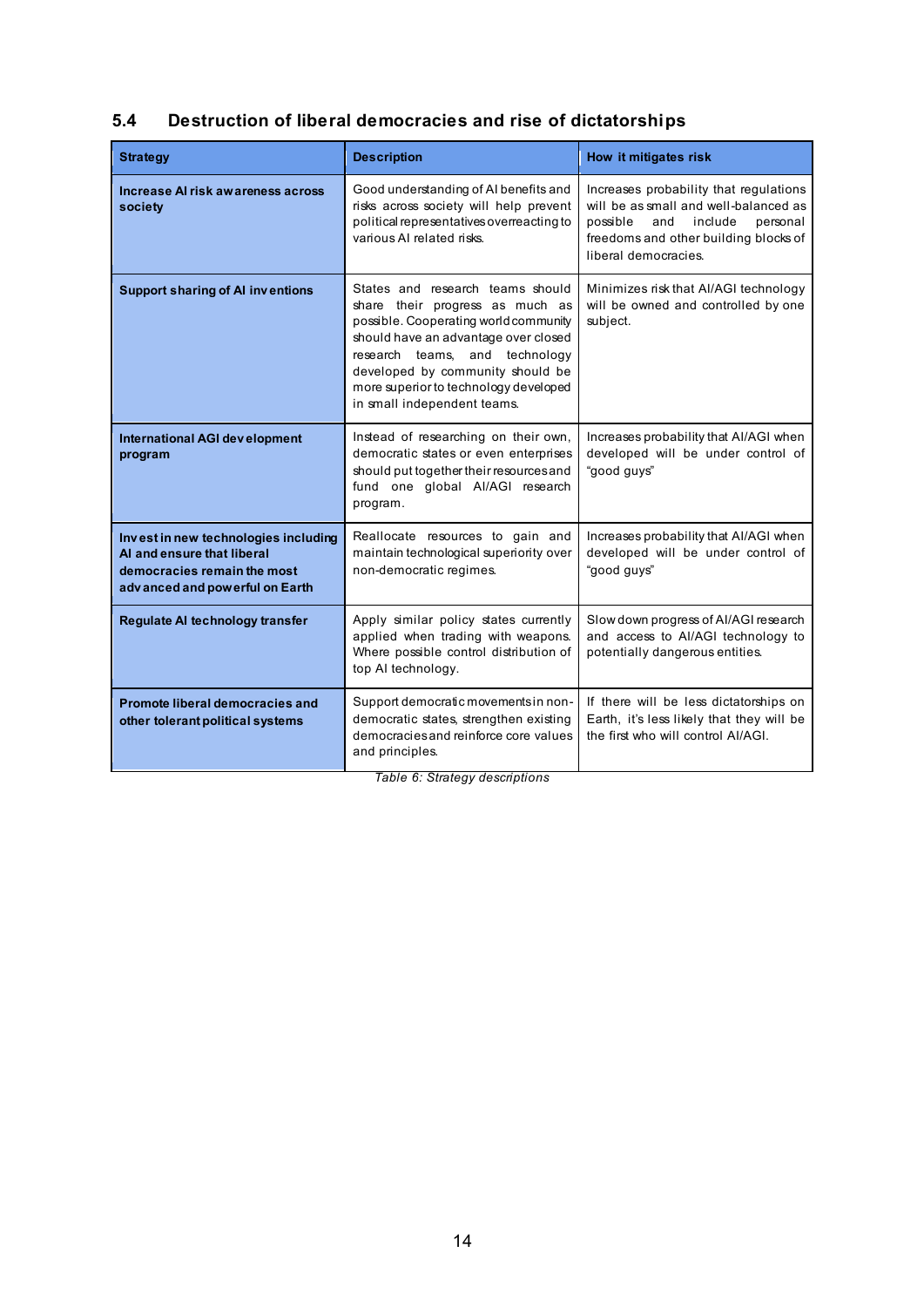# <span id="page-14-0"></span>**5.5 Severe socio economics impact**

| <b>Strategy</b>                                                                                          | <b>Description</b>                                                                                                                                                                                                                                                                                                                                                                                                                                                      | How it mitigates risk                                                                                                                                       |
|----------------------------------------------------------------------------------------------------------|-------------------------------------------------------------------------------------------------------------------------------------------------------------------------------------------------------------------------------------------------------------------------------------------------------------------------------------------------------------------------------------------------------------------------------------------------------------------------|-------------------------------------------------------------------------------------------------------------------------------------------------------------|
| <b>Monitor impact of Al on</b><br>economy/society                                                        | Start monitoring, measuring and<br>evaluating changes in job market,<br>salaries and required worker skills.<br>Monitor R&D and predict possible<br>impact on economy.                                                                                                                                                                                                                                                                                                  | The sooner we know that changes are<br>happening, the more time we have for<br>reaction. Also timely action can cost<br>less and can have a greater impact. |
| Use AI to train people for new<br>professions.                                                           | Help people find new jobs by using Al,<br>virtual reality and other technologies to<br>discover talents of individual people<br>and train them for new professions.                                                                                                                                                                                                                                                                                                     | Increases workforce flexibility and<br>minimizes impact of jobs replaced by<br>AI/AGI.                                                                      |
| <b>Make benefits of AI be equally</b><br>distributed throughout different<br>countries and social groups | It's likely that benefits of AI/AGI will be<br>first under the control of small groups.<br>It is the role of public administration to<br>prevent creation of monopolies and<br>either distribute technology among<br>other subject in economy or adjust tax<br>policy to prevent concentration of<br>wealth.                                                                                                                                                            | Less people with existential problems<br>will make society and states more<br>stable.                                                                       |
| Grant the right to have personal AI<br><b>Avatars</b>                                                    | Each human when born will get<br>personal AI avatar/robot, and some<br>initial limited computing resources. The<br>avatar will do a job for his owner. The<br>owner will decide on what profession<br>the avatar will specialize in, and will<br>monitor his behaviour. The owner will<br>get a salary avatar earned and can<br>invest into improvements of the avatar,<br>or use money for themselves.<br>Ownership of avatars and computing<br>power will be limited. | People will have source of income,<br>while in some form competing with<br>other people.                                                                    |
| Strive for economical power                                                                              | Focus on economic growth and create<br>reserves for future.                                                                                                                                                                                                                                                                                                                                                                                                             | Wealthier states and societies have<br>more resources to handle social<br>problems.                                                                         |
| Invest in education and workforce<br>flexibility                                                         | people for changes in<br>Prepare<br>economy. Support moving for work,<br>motivate people to have financial<br>reserves, open universities for middle<br>aged people, etc                                                                                                                                                                                                                                                                                                | Flexible workforce will sooner and more<br>likely adapt to new professions.                                                                                 |

*Table 7: Strategy descriptions*